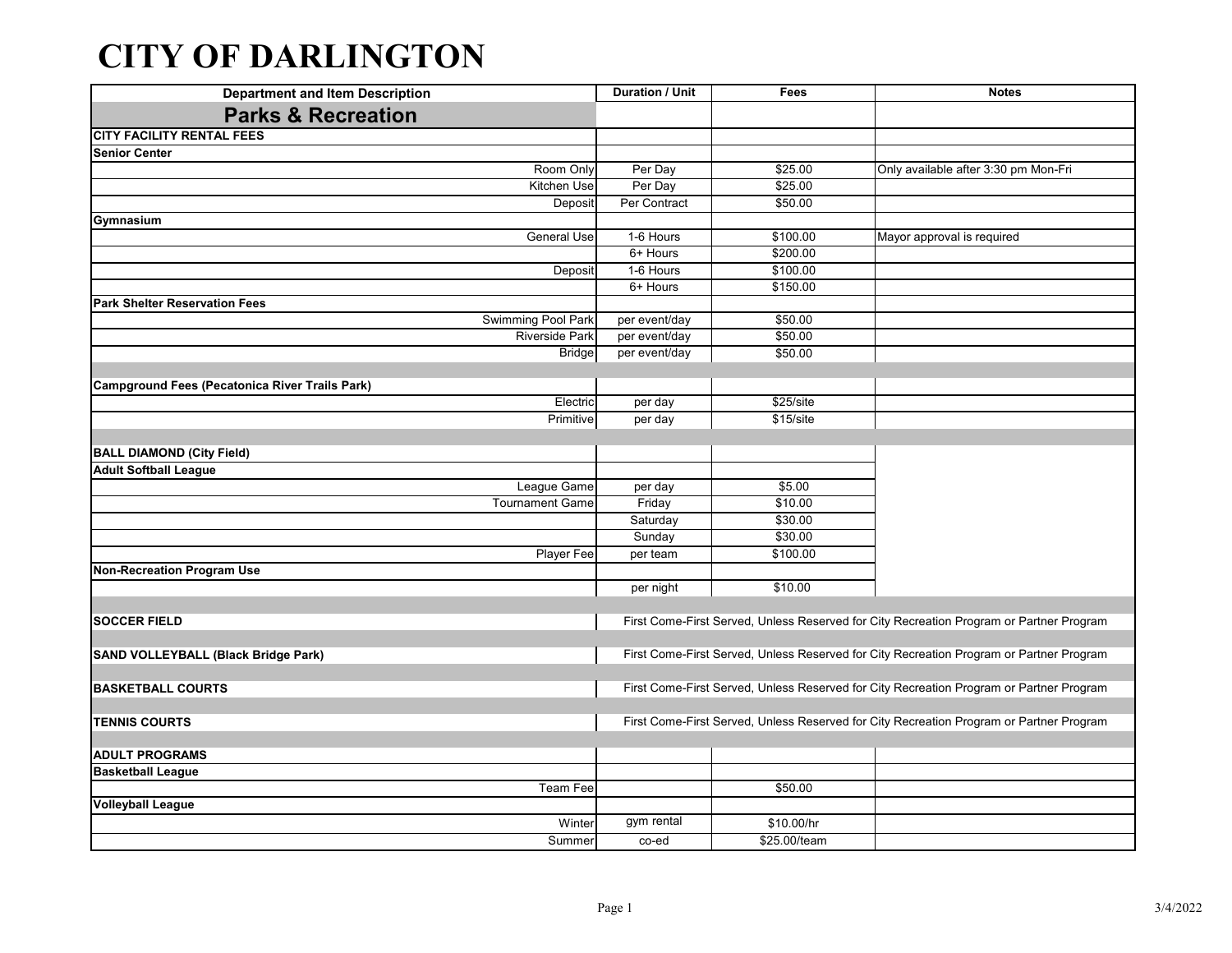## **CITY OF DARLINGTON**

| <b>Department and Item Description</b> | <b>Duration / Unit</b> | Fees     | <b>Notes</b>                            |
|----------------------------------------|------------------------|----------|-----------------------------------------|
| <b>Parks &amp; Recreation</b>          |                        |          |                                         |
| <b>SWIMMING POOL</b>                   |                        |          |                                         |
| <b>Swimming Lessons</b>                |                        |          |                                         |
| Regular                                | per person             | \$30.00  |                                         |
| Parent Aquatic A                       | per person             | \$25.00  |                                         |
| Parent Aquatic B                       | per person             | \$25.00  |                                         |
|                                        |                        |          |                                         |
| <b>General Admission</b>               |                        |          |                                         |
| Adult                                  | per person             | \$4.00   |                                         |
| Grade & High School                    | per person             | \$3.50   |                                         |
| Senior Citizens (65 years +)           | per person             | Free     |                                         |
| <b>Private Party Rental</b>            | per hour               | \$100.00 |                                         |
|                                        |                        |          |                                         |
| <b>RECREATION PROGRAMS</b>             |                        |          |                                         |
| <b>Summer</b>                          |                        |          |                                         |
| T-Ball                                 | per person             | \$20.00  |                                         |
| Ptichball                              | per person             | \$20.00  |                                         |
| Pony League                            | per person             | \$35.00  |                                         |
| <b>Girls Softball</b>                  | per person             | \$25.00  |                                         |
|                                        |                        |          |                                         |
| Fall                                   |                        |          |                                         |
| Flag Football 3-6 Grade                | per person             | \$20.00  |                                         |
|                                        |                        |          |                                         |
| Winter<br>Girls Basketball 2-3-4 Grade |                        |          |                                         |
|                                        | per person             | \$20.00  |                                         |
| Boys Basketball 2-3-4 Grade            | per person             | \$20.00  |                                         |
|                                        |                        |          |                                         |
| <b>Spring</b>                          |                        |          |                                         |
| Australian Rules Football 5-6 Grade    | per person             | \$20.00  |                                         |
| <b>Wellness Center</b>                 |                        |          |                                         |
| <b>MEMBERSHIPS</b>                     |                        |          |                                         |
| <b>Yearly Pre-Paid</b>                 |                        |          |                                         |
| Family                                 |                        | \$478.00 |                                         |
| Individual                             |                        | \$346.00 |                                         |
| Couple                                 |                        | \$406.00 | Must live in the same household         |
| 1 Adult + 1 Dependent                  |                        | \$406.00 |                                         |
| Senior Individual                      |                        | \$250.00 | Over age 62                             |
| Senior Couple                          |                        | \$300.00 | One member over age 62                  |
| Student Membership                     |                        | \$216.00 | 12 years old- full-time college student |
| Daycare Provider                       |                        | \$271.00 |                                         |
| <b>Monthly ACH</b>                     |                        |          |                                         |
| Family                                 |                        | \$44.00  |                                         |
| Individual                             |                        | \$33.00  |                                         |
| Couple                                 |                        | \$38.00  | Must live in the same household         |